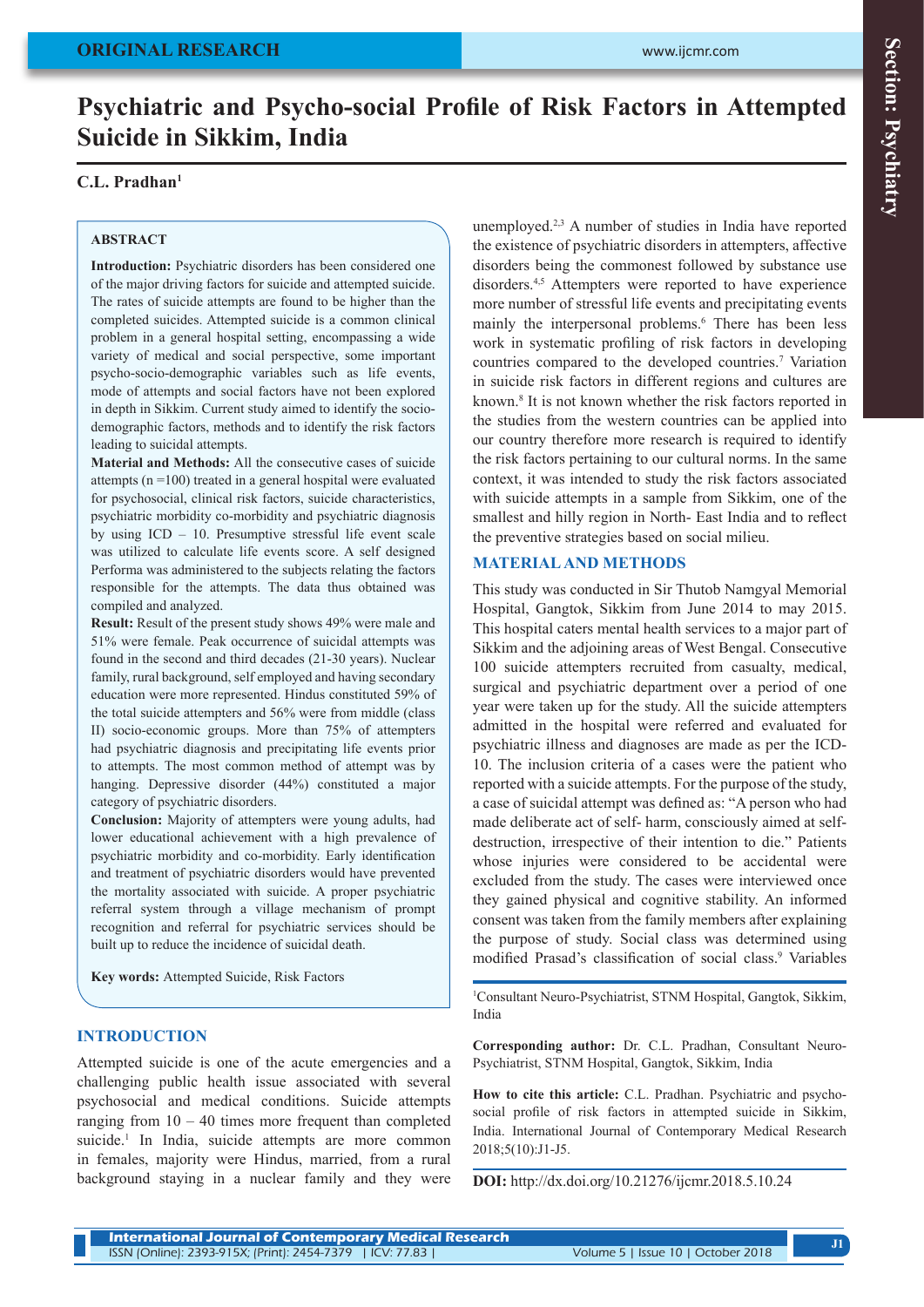**Section: Psychiatry Section: Psychiatry**

related to socio-demographic and suicide characteristics, life events, mode of attempt, family history of psychiatric disorders and suicide were assessed using a self-designed Performa. Presumptive stressful life event scale was utilized to calculate life events score, which provides stress scores for different life events.10 The association among variables were analyzed by chi-square tests.

## **RESULTS**

Table I shows the age and sex distribution of cases studied. Of the 100 suicidal attempters, 49% were males and 51% were females. The mean age for male were (29.60) higher than that of females (27.62). Peak occurrence of suicidal attempts was found in the second and the third decades (21- 30 years). A majority of the samples belonged to less than 30 years age group (67%).

Table II illustrates socio-demographic characteristics of the attempters. Among the attempters majority of females (61%) were married, 51% of male and 31% of females were unmarried. A majority of male and female attempters (90%, 78%) respectively had an education up to matriculation, belonging to nuclear families (73% male, 65% female). The samples included 53% housewives and 15% students similarly 57% of male attempters were self employed.

Hindus constituted about (59%) of the total attempters and only few (3%) were Muslim. Majority (47% males, 45% females) of the attempters were from the rural background. About half of the sample belonged to class II (59% male, 53% female) on socio-economic status scale. Of the total attempters 23% had a history of previous attempts, with a family history of suicide (12%) and psychiatric illness in first degree relatives (20%). In the sample studied, 43% of male attempters were alcoholic and 37% had a history of substance dependence, significantly higher than the female attempters. Of the total attempters 15% also had impulsive traits.

Table III shows the diagnostic distribution of psychiatric and co morbid psychiatric illness. Majority of the suicide attempters (male 67%; female 82%) had psychiatric disorders, depressive disorder being the predominant (male 35%, female 53%) followed by schizophrenia (male 24%, female 17%). Alcohol dependence with co-morbid psychosis was noted in 16% of male attempters, 4% of male and female attempters was receiving treatment for multidrug resistant tuberculosis with Cycloserine had co morbid psychosis, 6% of female attempters had epilepsy with co morbid depression. Impulsive traits was noticed in 4% of female and 2% of male respectively.

Table IV shows different modes of suicidal attempts, most frequent mode of attempting suicide was by hanging in male

| Age (years)                                     | Male $n$ $\left(\frac{9}{6}\right)$ | Female $n$ $\left(\frac{9}{6}\right)$ |  |  |
|-------------------------------------------------|-------------------------------------|---------------------------------------|--|--|
| ${}_{20}$                                       | 7(14)                               | 14(27)                                |  |  |
| $21 - 30$                                       | 26(53)                              | 20(41)                                |  |  |
| $31 - 40$                                       | 10(20)                              | 11(21)                                |  |  |
| $41 - 50$                                       | 3(06)                               | 3(06)                                 |  |  |
| > 51                                            | 3(06)                               | 3(06)                                 |  |  |
| Mean                                            | 29.60                               | 27.62                                 |  |  |
| Table-1: Age and sex distribution in attempters |                                     |                                       |  |  |

| <b>Variables</b>                                   | Attempters n(%)   |          |  |  |
|----------------------------------------------------|-------------------|----------|--|--|
|                                                    | Male              | Female   |  |  |
| Education:                                         |                   |          |  |  |
| Illiterate                                         | 4(08)             | 6(12)    |  |  |
| Up to Matriculate                                  | 44(90)            | 40(78)   |  |  |
| Matriculation and above                            | 1(02)             | 5(10)    |  |  |
| Marital status:                                    |                   |          |  |  |
| Married                                            | 23(47)            | 31(61)   |  |  |
| Unmarried                                          | 25(51)            | 16(31)   |  |  |
| Divorce                                            | 1(02)             | 4(08)    |  |  |
| Occupation:                                        |                   |          |  |  |
| Unemployed                                         | 10(20)            | 3(06)    |  |  |
| Self employed                                      | 28(57)            | 6(12)    |  |  |
| Govt. employed                                     | 7(14)             | 4(08)    |  |  |
| House wife                                         | $\theta$          | 27(53)   |  |  |
| Student                                            | $\frac{4(08)}{2}$ | 11(21)   |  |  |
| Family type:                                       |                   |          |  |  |
| Nuclear                                            | 36(73)            | 33(65)   |  |  |
| Joint                                              | 13(26)            | 18(35)   |  |  |
| Religion:                                          |                   |          |  |  |
| Hindu                                              | 30(61)            | 29(57)   |  |  |
| <b>Buddhist</b>                                    | 15(30)            | 16(31)   |  |  |
| Christian                                          | 3(06)             | 4(08)    |  |  |
| Muslim                                             | 1(02)             | 2(04)    |  |  |
| Residence:                                         |                   |          |  |  |
| Rural                                              | 23(47)            | 23(45)   |  |  |
| Urban                                              | 10(20)            | 12(23)   |  |  |
| Semi urban                                         | 16(32)            | 16(31)   |  |  |
| Socio-economic status:                             |                   |          |  |  |
| Low (III)                                          | 19(39)            | 24(47)   |  |  |
| Middle $(II)$                                      | 29(59)            | 27(53)   |  |  |
| High (I)                                           | 1(02)             | $\theta$ |  |  |
| Past attempts:                                     | 13(26)            | 10(19)   |  |  |
| Family history of mental illness:                  | 9(18)             | 11(21)   |  |  |
| Family history of suicide:                         | 7(14)             | 5(10)    |  |  |
| Alcoholism:                                        | 21(43)            | $5(10)*$ |  |  |
| Substance abuse:                                   | 9(18)             | $2(04)*$ |  |  |
| Tobacco:                                           | 9(18)             | 10(19)   |  |  |
| Impulsive traits:                                  | 10(20)            | 5(10)    |  |  |
| *- Significant                                     |                   |          |  |  |
| Table-2: Socio-demographic variables in attempters |                   |          |  |  |

| <b>Diagnosis</b>                                         | Male         | Female   |  |
|----------------------------------------------------------|--------------|----------|--|
|                                                          | $n$ (%)      | $n$ (%)  |  |
| Depression                                               | 17(35)       | 27(53)   |  |
| Schizophrenia                                            | 12(24)       | 9(17)    |  |
| Schizoaffective Disorder                                 | 3(06)        | 5(10)    |  |
| Obsessive Compulsive Disorder                            | $\mathbf{0}$ | 1(02)    |  |
| <b>Anxiety Disorder</b>                                  | 1(02)        | $\theta$ |  |
| MDR with Psychosis                                       | 2(04)        | 2(04)    |  |
| MDR with Depression                                      | 0            | 1(02)    |  |
| SUD with Psychosis                                       | 2(04)        | $\theta$ |  |
| ADS with Psychosis                                       | 8(16)        | 1(02)    |  |
| ADS with Depression                                      | 2(04)        | 0        |  |
| Epilepsy with Depression                                 | 1(02)        | 3(06)    |  |
| Emotionally unstable/Impulsive                           | 1(02)        | 2(04)    |  |
| Personality traits                                       |              |          |  |
| MDR - Multidrug Resistance Tuberculosis; SUD - Substance |              |          |  |
| use disorders; ADS - Alcohol dependent syndrome          |              |          |  |
| Table-3: Current Psychiatric and co-morbid diagnosis     |              |          |  |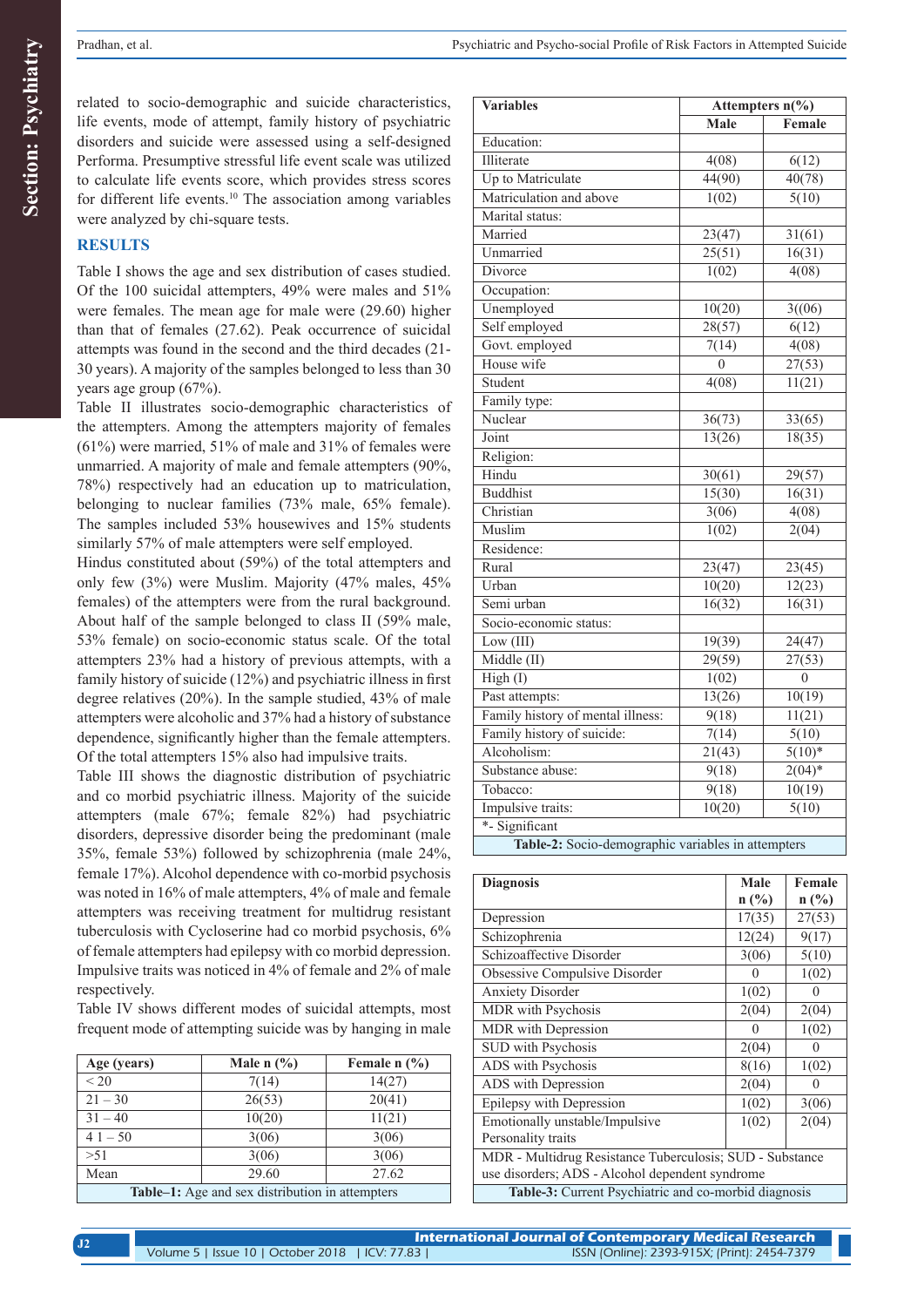| $\sim$ |
|--------|
|        |
| ij     |
|        |
|        |
|        |
|        |
|        |
|        |
|        |
|        |
|        |
|        |
|        |
| t,     |
|        |

| <b>Methods</b>                               | <b>Attempters</b> |                |  |
|----------------------------------------------|-------------------|----------------|--|
|                                              | Male              | Female         |  |
|                                              | $n(^{0}/_{0})$    | $n(^{0}/_{0})$ |  |
| Hanging                                      | 20(41)            | 12(23)         |  |
| Organo-phosphorus poisoning                  | 5(10)             | 9(17)          |  |
| Burning                                      | 5(10)             | 13(25)         |  |
| Cutting/Slashing                             | 8(16)             | 1(02)          |  |
| Drowning                                     | 2(04)             | 1(02)          |  |
| Drug overdose                                | 7(14)             | 14(27)         |  |
| Jumping from height                          | 2(04)             | 1(02)          |  |
| <b>Table-4:</b> Methods of Suicidal Attempts |                   |                |  |

| <b>Life Events</b>                       | Male           | Female         |
|------------------------------------------|----------------|----------------|
|                                          | $n(^{0}/_{0})$ | $n(^{0}/_{0})$ |
| Marital conflict                         | 3(06)          | 5(10)          |
| Divorce                                  | 1(02)          | 4(08)          |
| Extramarital affairs                     | 3(06)          | 3(06)          |
| Death of spouse                          | 1(02)          | 1(02)          |
| Illness of self or others                | 11(22)         | 10(19)         |
| Death of family members                  | 3(06)          | 3(06)          |
| Financial problem                        | 6(12)          | 3(06)          |
| Broken love affairs                      | 4(08)          |                |
| <b>Examination failure</b>               | $\theta$       | 3(06)          |
| Appearing for exam                       | 1(02)          |                |
| Family conflict                          | 13(26)         | 11(21)         |
| Conflict with in laws                    | 0              | 3(06)          |
| Multidrug resistant tuberculosis illness | 1(02)          | 2(04)          |
| Separation                               | 2(04)          | 3(06)          |
| Mean                                     | 56.93          | 58.88          |
| Table-5: Major Life Events in Attempters |                |                |

(41%)against drug overdose in female (27%) followed by cut injury in male (16%) and burning in female (25%). Other modes of attempting suicide were organo-phosphorous poisoning, drowning and jumping from a height.

Table V shows the nature of stressful life events experienced by the attempters in the study. The mean score of female attempters (58.88) were higher than the male attempters (56.93). All the attempters had experienced stressful life events prior to their attempts,mostly the family conflict (26% male, 21% female) followed by self illness or other in the family (22% male, 19% female). Other risk factor relating to attempts were financial problem, broken love affairs in male (12%, 8%) and marital conflict, divorce in female attempters (10%, 8%), 4% of female and 2% of male also perceived multidrug resistant tuberculosis treatment as stressful.

## **DISCUSSION**

The present study is an attempt to find out risk factors associated with suicide attempts. A preponderance of younger age groups is frequently noted in suicide attempters. Majority of our sample comprised adults, suggesting that they constitute a vulnerable age group. This observation is identical with many studies in India and the west.<sup>11,12</sup> There are studies relating to both male and female predominance in suicide attempts in hospital based studies,<sup>13</sup> which is in consistent with this study. However, this is at variance with western study wherein majority of attempters were females.<sup>14</sup> Low education is an important risk factor for suicidal behaviors. The individuals with higher educational levels constituted less number of attempted suicide which is consistent with other studies.<sup>8,13,15</sup> Low education, less income generation in the midst of ongoing private industrial growth and globalization puts an individual at a risk of economic insecurity and suicidal behavior<sup>16</sup> as observed in the study.

Unemployment is also a known risk factor for suicide attempts,17 however a considerable proportion of male attempters in this study were self-employed and females were housewife. In the situation of high competition for the jobs and to improve economic status of the family, majority of males are adopting employment at self or in private sector, would probably experience job uncertainties and instability than the permanent government jobs, which might explain partly the reason for economic stress precipitating suicidal behaviors. Some Indian study had found housewives the common category in suicidal behavior, $22$  consistent with this study. The housewives are subjected to household and family stresses, unavailability of emotional outlet or lack of emotional cushion for a women may account for suicidal behavior. Lower economic strata and poverty have been associated with suicide attempters.<sup>18,7</sup> In this study, the middle-lower socio-economic status was predominant In the attempters. In the rapidly changing economic scenario of the present day society, those in middle lower class are equally stressed and would make them vulnerable to attempts.

Divorced, separated, widowed or being single have been found to be a risk factors in many western studies.<sup>19</sup> In Indian studies, it is common to find a higher proportion attempters being married as observed in this study.13 Marital and relationship problems have most often been reported in Indian studies.20 Family patterns may predispose an individual to suicidal behavior.<sup>21</sup> The traditional joint family system in India is gradually changing to nuclear units, thereby decline in family and emotional support would add stress and the risk might increase. The present study revealed more demanding nature of nuclear family. Religion has been regarded as an important factor in suicidal behavior, although it is difficult to interpret the religious aspect of suicide attempt, research has shown more rates in the countries which follow Hinduism, Buddhism or Asian religion.16 Proportion of Hindu attempters were high in this study.

Rural-urban differences in suicide have been reported from Indian studies.23,24 Most of the attempters in this study were from rural areas. The reason could be due to social isolation, difficulty in identifying warning signs, limited access to health facility and doctors and lower levels of education. Past attempts have been found to be one of the predictors of future suicide.25 Repeat attempts and family history of suicide attempts and suicide have been noted in this study. Identifying repeaters and treatment of psychiatric illness is important as death by suicide could be significant.

Alcoholism is another risk factor for suicide. This study has found high proportion of alcoholics among suicide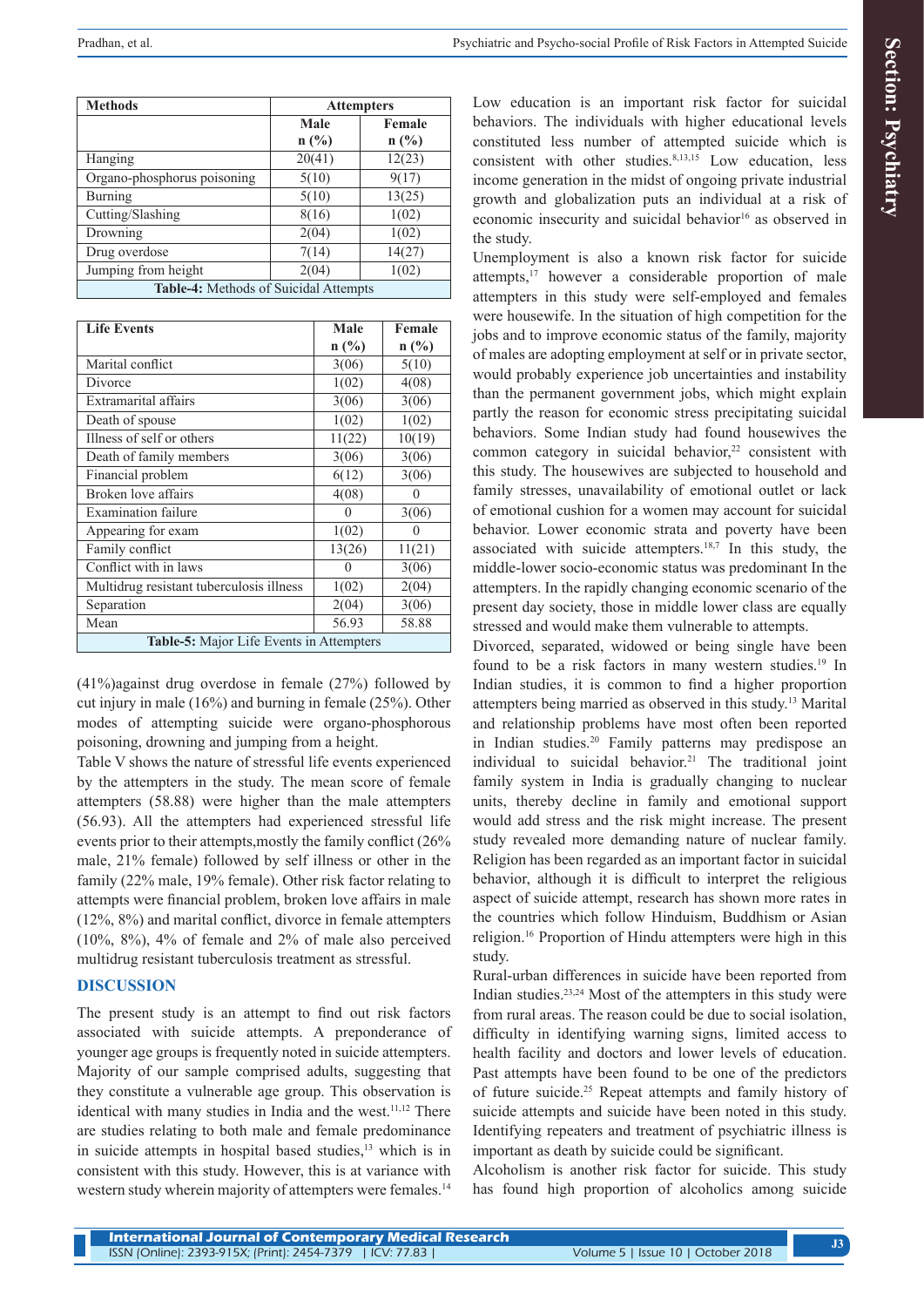**Section: Psychiatry Section: Psychiatry**

attempters, $26$  which is consistent with the study where significant male attempters were alcoholic. Spouse of alcoholic are also at high risk of attempted suicide.<sup>27</sup> The driven factors could be related to financial difficulties, marital discord, delusional jealousy etc. The easy availability of alcohol, low price, within the reach of irrespective of economic class and non-legal restriction towards use and sale is probably contributing higher rate of alcohol use and suicidal behavior in alcoholics in the state.

Association of substance abuse and suicidality is well known.28 Substance abuse was more reported in male attempters in this study which is in agreement with the other study.28 Impulsive traits constituted about 15% of the total attempters nearly matching the existing literature in the world.29

Rates of psychiatric diagnosis as high as 93% have been described among suicide attempters,<sup>8</sup> depressive disorders were the most common diagnosis,<sup>8</sup> consistent with this study. Co-morbid physical illness, substance use and alcoholism are risk factors for common mental disorders leading to vulnerability of suicidal attempts, about 22% of subjects in this study had psychiatric co-morbidity. This implies the urgent need to promote education to allow early detection and timely treatment thereby minimizing suicidal attempts.

Most of the Indian studies reports consumption of organophosphorous compound as a common mode of suicide attempt.8,16,15 Contrary to our findings, the common method employed to execute self harm was hanging in the males and drug overdose in females. The variation in the methods used could probably relate to lethality triad and severity of intentions to die in male opting for a violent method. Most of the attempts in Indian studies have found to be of higher lethality,<sup>13</sup> as observed in this study. The soft method preference in female probably signifies low intentionality, may mean that suicidal attempt is more an emotional cry for help rather than intentional attempt.

Presence of stressful life events seems to have important implication for understanding suicide attempts, the relationship between life events and suicidal behavior has been well recognized.30 Studies have found life events to be a significant risk factor in the suicide attempters.<sup>31</sup> which is in association with our study where both the male and female attempters experienced precipitating life events prior to attempt. This finding would suggest that attempts are often immediate reactions to stressful personal and interpersonal crisis. Family conflicts were found to be the major triggerers for attempting suicide in both the sexes in the present sample. The common causes of conflict were domestic violence related to alcoholism and abusive, assaultive behavior. The other precipitating factors for suicide attempt might include personal illness, economic hardship, marital disharmony, extramarital affairs, divorce, broken love affairs, death of close relative's etc. Similar observations were also reported from many other study.8 This stressful events may increase the risk of suicide in a vulnerable individual in presence of concomitant mental disorder and previous attempts, hence there is a need for utmost clinical attention and counseling

of cases with familial maladjustment because the emotional stress would increase the vulnerability to suicide behavior.

## **Limitations**

This is a hospital based study, community based studies can reveal more significant factors relating to suicide attempts and this would avoid the selection bias, numbers of attempters who were not referred thus not included in the study.

## **CONCLUSION**

Attempted suicide is a major public health problem due to multiple factors. The factors responsible for attempted suicides were young adults,low educational level, married, from a rural and nuclear family background with a significant family history of psychiatric illness culminating in to violent mode of attempts. This study have identified psychiatric disorders as significant driving and a risk factors for suicide attempt in addition to exposure to perceived stressful life events. By modifying interpersonal relationship problems in the family, promoting healthy coping mechanism to reduce stress can help in preventing many suicidal attempts. Early identification of suicide-prone individuals and mental disorders, public awareness and promotion of treatment of mental disorders in rural areas would add a milestone towards preventive strategy. Further study is needed to extend and refine the knowledge of risk factors associated with suicide attempts pertaining to socio-cultural norms in Sikkim.

## **REFERENCES**

- 1. Schmidtke A, Bille Brahe U, De Leo D, Kerkhof A, Bjerke T, Crepet P, et al. Attempted suicide in Europe: Rates, trends and socio-demographic characteristics of suicide attempters during the period 1989 – 1992. Results of the WHO/ EURO Multicentre Study on Parasuicide. Acta Psychiatr Scand 1996; 93: 327-38.
- 2. Suresh Kumar PN. An analysis of suicide attempters versus completers in Kerala. Indian J Psychiatry 2004; 46: 144-9.
- 3. Nagendra Gouda M, Rao SM. Factors related to attempted suicide in devanagere. Indian J Community Med 2008; 33: 15-8.
- 4. Jain V, Singh H, Gupta SC, Kumar S. A study of hopelessness, suicidal intent and depression in cases of attempted suicide. Indian J Psychiatry 1999; 41: 122- 30.
- 5. Chandrashekaran R, Gananseelan J, Sahai A, Swaminathan RP, Perme B. Psychiatric and personality disorders in survivors following their first suicide attempt. Indian J Psychiatry 2003; 45: 45-8.
- 6. Paykel ES, Prusoff B and Myers JK. Suicide attempts and recent life events: a controlled comparison. Archives of General Psychiatry 1974; 32, 327-333.
- 7. Vijaykumar L, John S, Pirkis J, Whiteford H. suicide in developing countries 2: Risk factors. Crisis 2005; 26: 112-9.
- 8. Latha KS, Bhat SM, D'souza P. Suicide attempters in a general hospital unit in India: Their socio-demographic and clinical profile emphasis on cross-cultural aspects. Acta Psychiatr Scand 1996; 94: 26-30.
- 9. Prasad BG. Social classification of Indian families. J